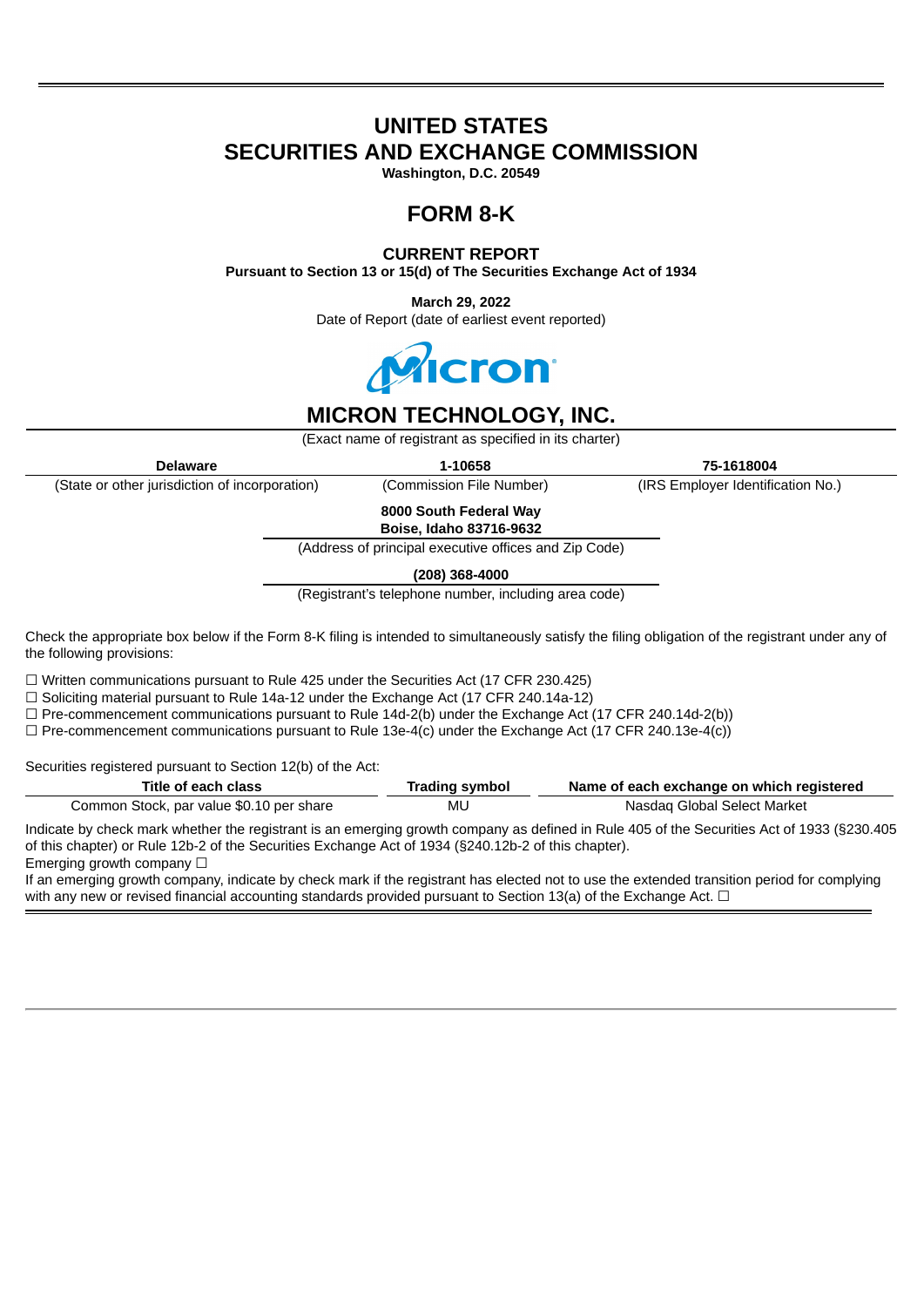# **Item 2.02. Results of Operations and Financial Condition.**

On March 29, 2022, we announced the financial results for our second quarter of fiscal 2022 ended March 3, 2022. The full text of the press release issued in connection with the announcement is attached as Exhibit 99.1 to this Current Report on Form 8-K.

The information in Item 2.02 of this Current Report on Form 8-K shall not be deemed "filed" for the purposes of Section 18 of the Securities Exchange Act of 1934, as amended (the "Exchange Act"), or otherwise subject to the liabilities of that section. The information in Item 2.02 of this Current Report on Form 8-K shall not be incorporated by reference into any filing or other document pursuant to the Securities Act of 1933, as amended, or the Exchange Act, except as shall be expressly set forth by specific reference in such filing or document.

## **Item 9.01. Financial Statements and Exhibits.**

(d) Exhibits.

| Exhibit No. | <b>Description</b>                                                          |
|-------------|-----------------------------------------------------------------------------|
| 99.1        | Press Release issued on March 29, 2022                                      |
| 104         | Cover Page Interactive Data File (embedded within the Inline XBRL document) |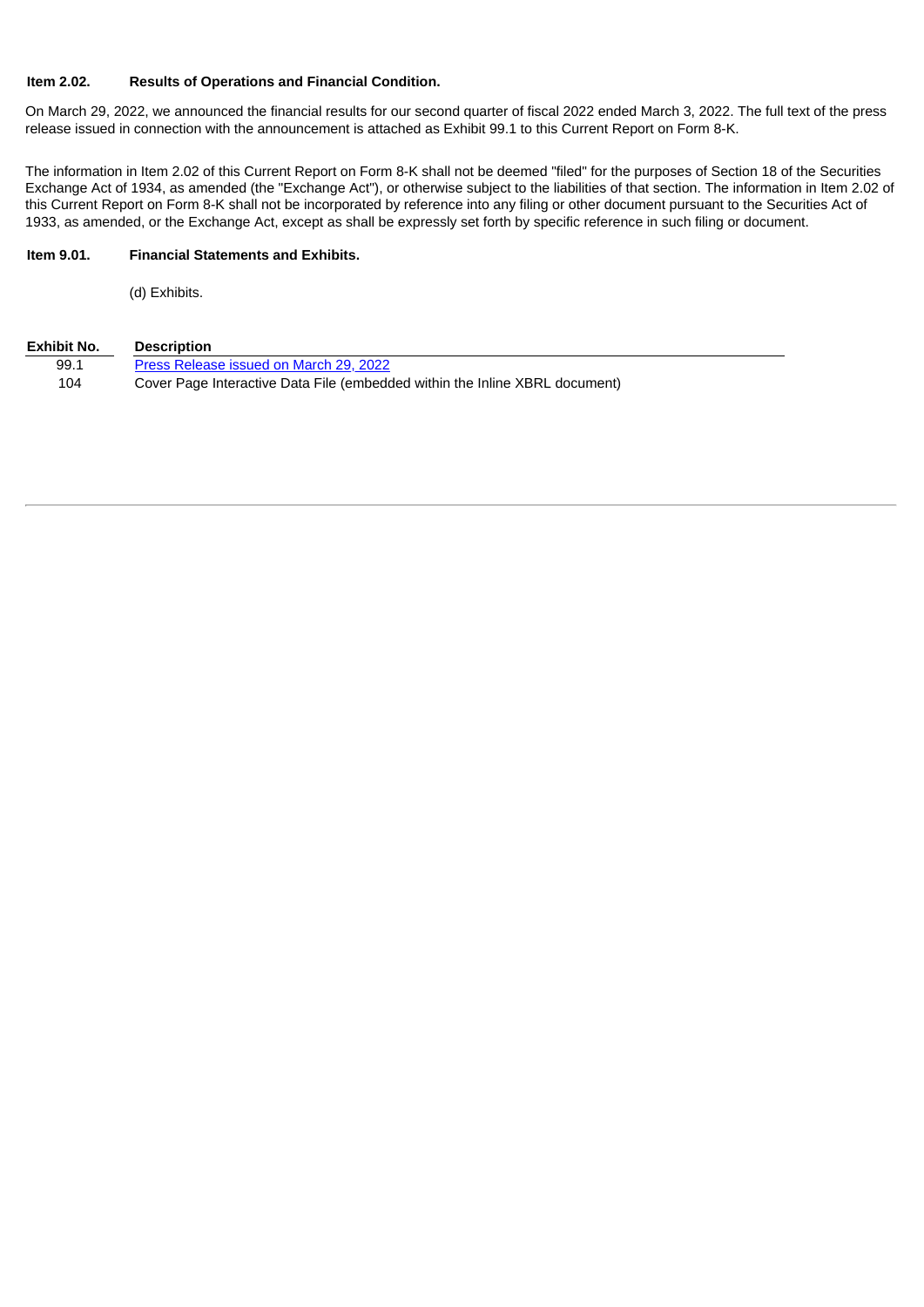### **SIGNATURE**

Pursuant to the requirements of the Securities Exchange Act of 1934, the Registrant has duly caused this report to be signed on its behalf by the undersigned hereunto duly authorized.

## **MICRON TECHNOLOGY, INC.**

Date: March 29, 2022 **By:** By: */s/ Sumit Sadana* 

Name: Sumit Sadana

Title: Executive Vice President, Chief Business Officer and Interim Chief Financial Officer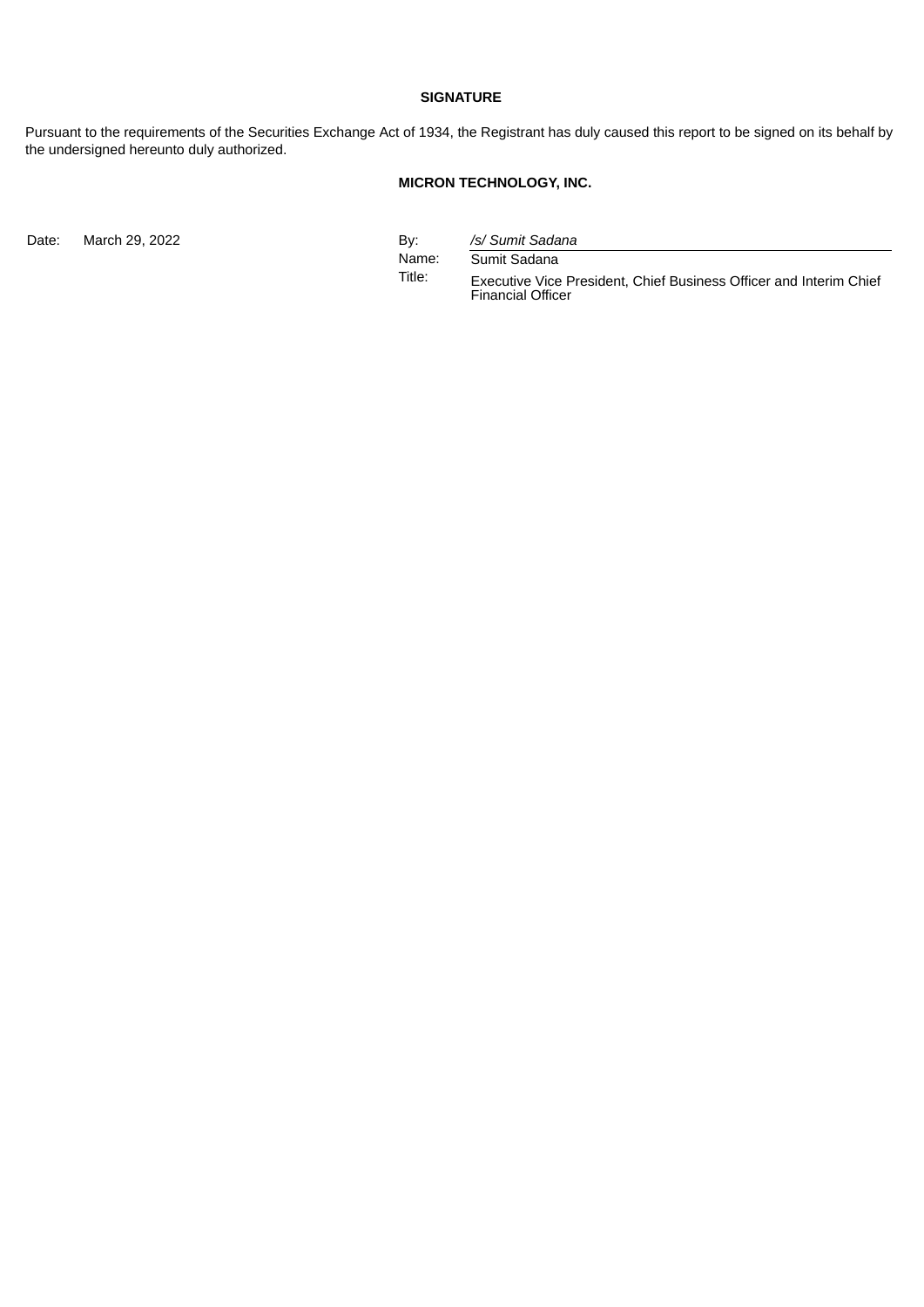# <span id="page-3-0"></span>**FOR IMMEDIATE RELEASE**

Contacts: Farhan Ahmad Erica Rodriguez Pompen **Investor Relations** Media Relations farhanahmad@micron.com epompen@micron.com (408) 834-1927 (408) 834-1873

# **MICRON TECHNOLOGY, INC. REPORTS RESULTS FOR THE SECOND QUARTER OF FISCAL 2022**

*Delivers strong profitability and over \$1 billion in free cash flow*

**BOISE, Idaho,** March 29, 2022 – Micron Technology, Inc. (Nasdaq: MU) today announced results for its second quarter of fiscal 2022, which ended March 3, 2022.

#### **Fiscal Q2 2022 highlights**

- Revenue of \$7.79 billion versus \$7.69 billion for the prior quarter and \$6.24 billion for the same period last year
- GAAP net income of \$2.26 billion, or \$2.00 per diluted share
- Non-GAAP net income of \$2.44 billion, or \$2.14 per diluted share
- Operating cash flow of \$3.63 billion versus \$3.94 billion for the prior quarter and \$3.06 billion for the same period last year

"Micron's excellent second quarter results exceeded the high end of our guidance for both revenue and margin, reflecting our strong execution," said Micron Technology President and CEO Sanjay Mehrotra. "We're leading the industry in technology across DRAM and NAND, and our product portfolio momentum is accelerating. With outstanding first half results, Micron is on track to deliver record revenue and robust profitability in fiscal 2022."

# **Quarterly Financial Results**

|                                         |               | GAMP <sup>(1)</sup> |             |               | Non-GAAP <sup>(2)</sup> |             |
|-----------------------------------------|---------------|---------------------|-------------|---------------|-------------------------|-------------|
| (in millions, except per share amounts) | <b>FO2-22</b> | FO1-22              | FO2-21      | <b>FO2-22</b> | FO1-22                  | FO2-21      |
| Revenue                                 | \$<br>7,786   | \$<br>7,687         | \$<br>6,236 | \$<br>7,786   | \$<br>7,687             | \$<br>6,236 |
| Gross margin                            | 3.676         | 3.565               | 1.649       | 3.724         | 3,616                   | 2.054       |
| percent of revenue                      | 47.2 %        | 46.4 %              | 26.4 %      | 47.8%         | 47.0 %                  | 32.9 %      |
| Operating expenses                      | 1.130         | 934                 | 986         | 974           | 891                     | 797         |
| Operating income                        | 2.546         | 2.631               | 663         | 2.750         | 2.725                   | 1,257       |
| percent of revenue                      | 32.7%         | 34.2 %              | 10.6 %      | 35.3%         | 35.4 %                  | 20.2 %      |
| Net income                              | 2,263         | 2,306               | 603         | 2,444         | 2,471                   | 1,128       |
| Diluted earnings per share              | 2.00          | 2.04                | 0.53        | 2.14          | 2.16                    | 0.98        |

Investments in capital expenditures, net<sup>(2)</sup> were \$2.60 billion for the second quarter of 2022, which resulted in adjusted free cash flow<sup>(2)</sup> of \$1.03 billion. Micron repurchased approximately 4.8 million shares of its common stock for \$408 million during the second quarter of fiscal 2022 and ended the quarter with cash, marketable investments, and restricted cash of \$11.95 billion, for a net cash<sup>(2)</sup> position of \$4.87 billion.

On March 29, 2022, our Board of Directors declared a quarterly dividend of \$0.10 per share, payable in cash on April 26, 2022, to shareholders of record as of the close of business on April 11, 2022.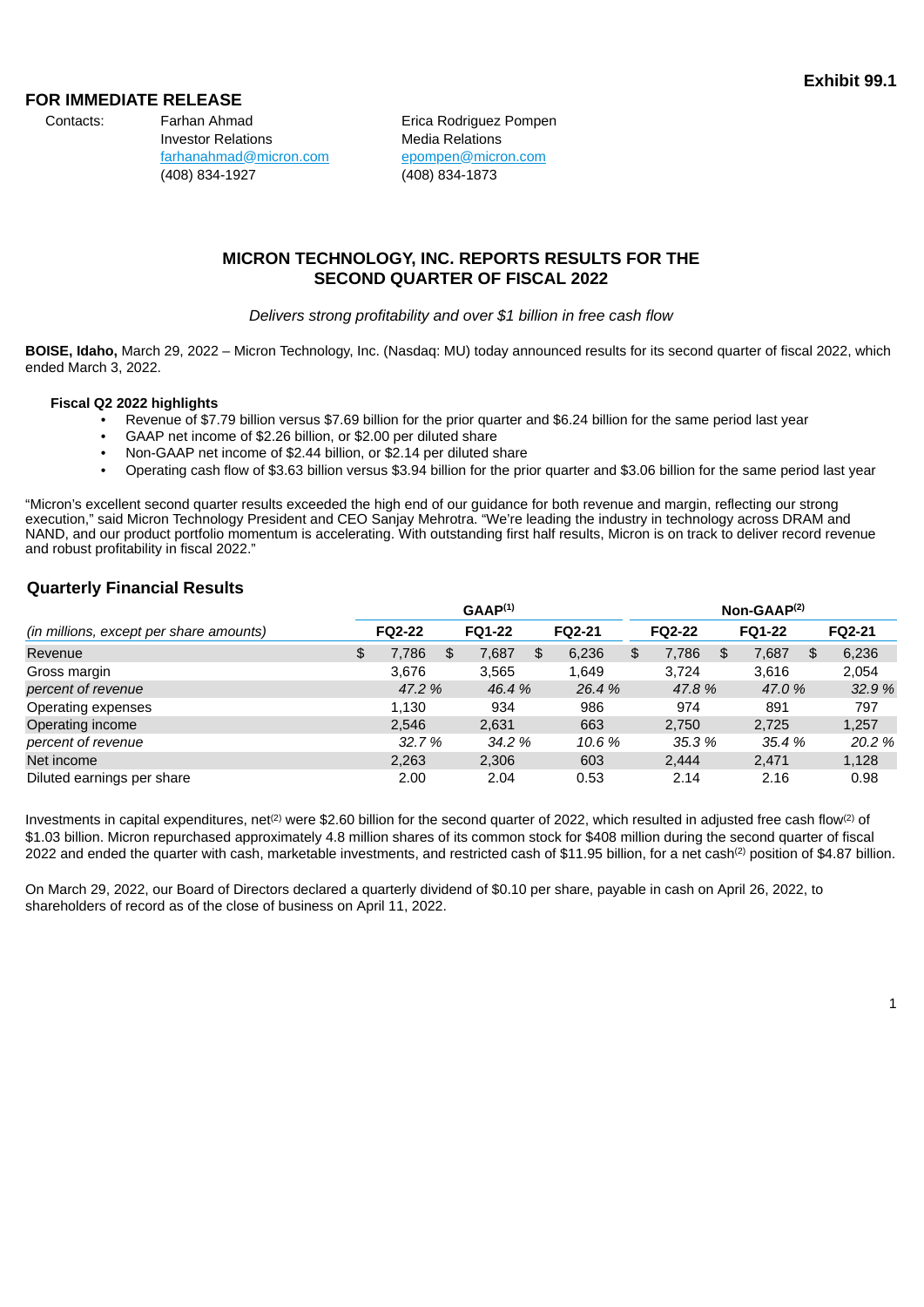#### **Business Outlook**

The following table presents Micron's guidance for the third quarter of 2022:

| <b>FQ3-22</b>              | GAAP <sup>(1)</sup> Outlook         | Non-GAAP <sup>(2)</sup> Outlook    |
|----------------------------|-------------------------------------|------------------------------------|
| Revenue                    | $\$8.7$ billion $\pm$ \$200 million | \$8.7 billion $\pm$ \$200 million  |
| Gross margin               | $47.0\% \pm 1\%$                    | 48.0% ± 1%                         |
| Operating expenses         | $$1.13$ billion $\pm$ \$25 million  | $$1.05$ billion $\pm$ \$25 million |
| Diluted earnings per share | $$2.33 \pm $0.10$                   | $$2.46 \pm $0.10$                  |

Further information regarding Micron's business outlook is included in the prepared remarks and slides, which have been posted at investors.micron.com.

#### **Investor Webcast**

Micron will host a conference call on Tuesday, March 29, 2022 at 2:30 p.m. Mountain time to discuss its second quarter financial results and provide forward-looking guidance for its third quarter. A live webcast of the call will be available online at investors.micron.com. A webcast replay will be available for one year after the call. For Investor Relations and other company updates, follow @MicronTech on Twitter at twitter.com/MicronTech.

#### **Investor Day 2022**

Micron will host an Investor Day on Thursday, May 12, 2022, from 8:30 a.m. – 12:30 p.m. Pacific time in San Francisco. For details and to complete registration, please visit investorday.micron.com. Please note, due to limited seating, registration for in-person attendance will be subject to confirmation.

Live webcast and subsequent replays of presentations will be accessible from Micron's Investor Relations website at investors.micron.com.

#### **About Micron Technology, Inc.**

We are an industry leader in innovative memory and storage solutions transforming how the world uses information to enrich life *for all*. With a relentless focus on our customers, technology leadership, and manufacturing and operational excellence, Micron delivers a rich portfolio of high-performance DRAM, NAND, and NOR memory and storage products through our Micron® and Crucial® brands. Every day, the innovations that our people create fuel the data economy, enabling advances in artificial intelligence and 5G applications that unleash opportunities — from the data center to the intelligent edge and across the client and mobile user experience. To learn more about Micron Technology, Inc. (Nasdaq: MU), visit micron.com.

© 2022 Micron Technology, Inc. All rights reserved. Micron, the Micron logo, and all other Micron trademarks are the property of Micron *Technology, Inc. All other trademarks are the property of their respective owners.*

#### **Forward-Looking Statements**

This press release contains forward-looking statements regarding our industry, our strategic position, and our financial and operating results. These forward-looking statements are subject to a number of risks and uncertainties that could cause actual results to differ materially. Please refer to the documents we file with the Securities and Exchange Commission, specifically our most recent Form 10-K and Form 10-Q. These documents contain and identify important factors that could cause our actual results to differ materially from those contained in these forward-looking statements. These certain factors can be found at micron.com/certainfactors. Although we believe that the expectations reflected in the forward-looking statements are reasonable, we cannot guarantee future results, levels of activity, performance, or achievements. We are under no duty to update any of the forward-looking statements after the date of this release to conform these statements to actual results.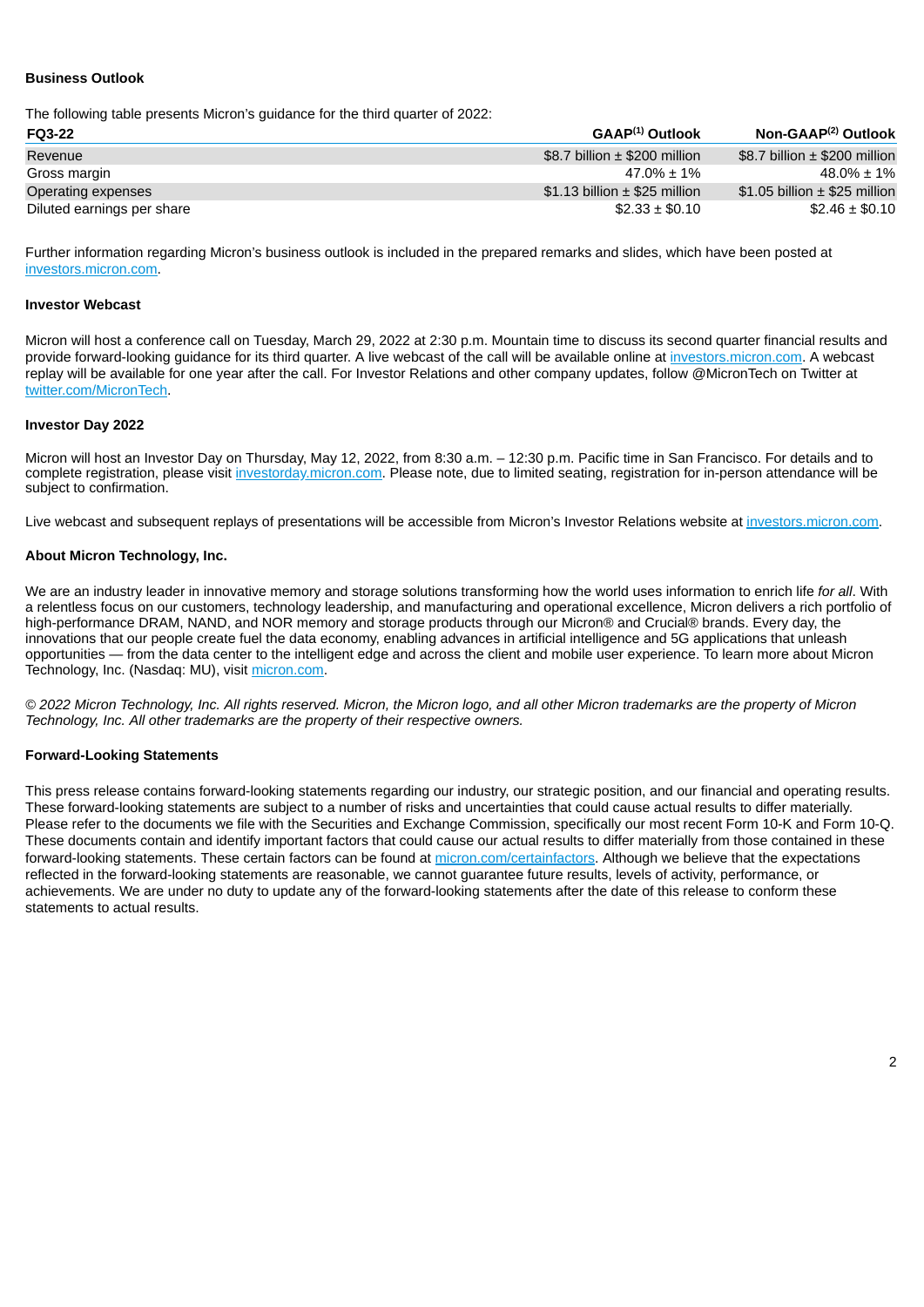- $<sup>(1)</sup>$  GAAP represents U.S. Generally Accepted Accounting Principles.</sup>
- Non-GAAP represents GAAP excluding the impact of certain activities, which management excludes in analyzing our operating results and understanding trends in our earnings, adjusted free cash flow, net cash, and business outlook. Further information regarding Micron's use of non-GAAP measures and reconciliations between GAAP and non-GAAP measures are included within this press release. (2)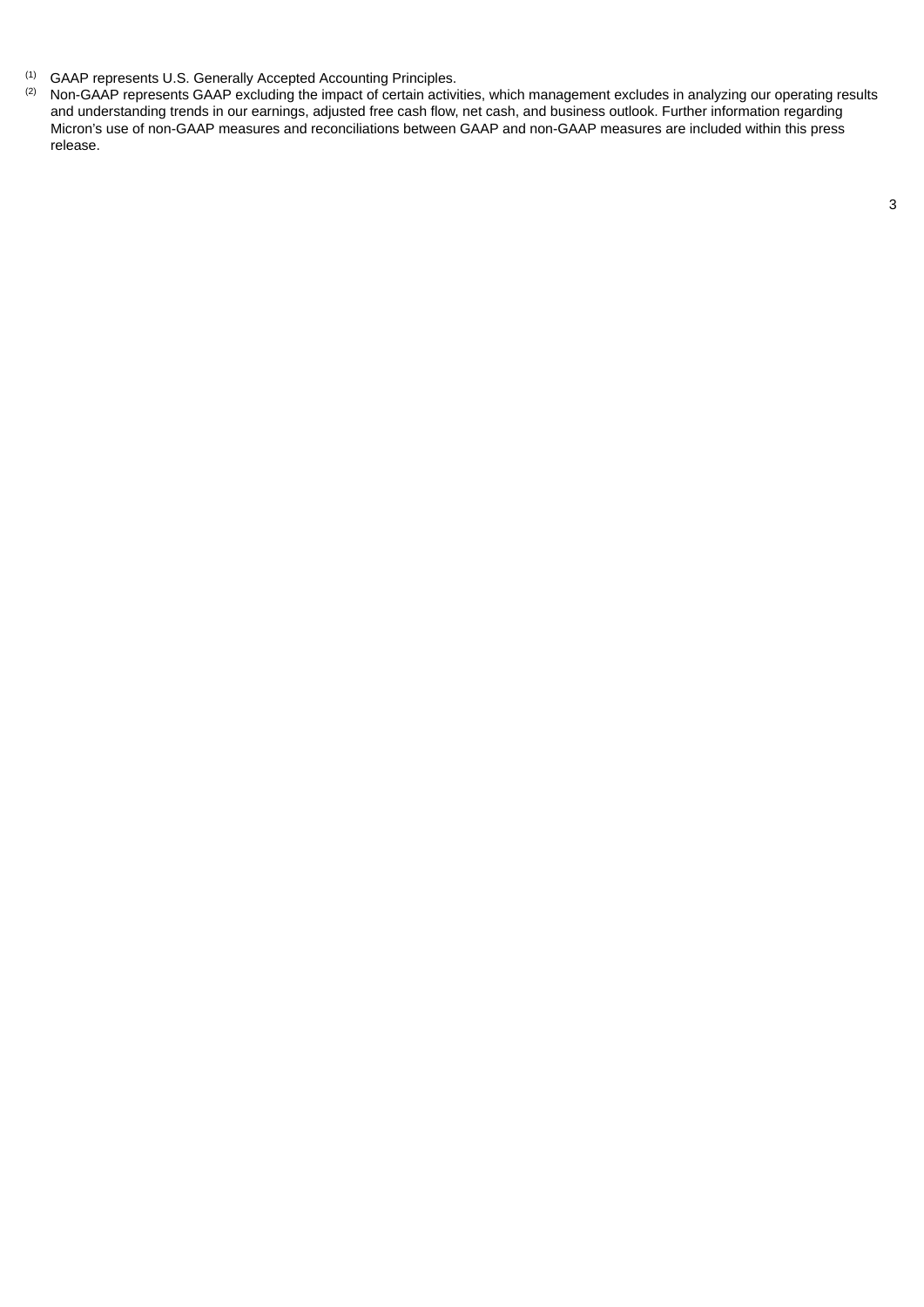# **MICRON TECHNOLOGY, INC. CONSOLIDATED STATEMENTS OF OPERATIONS**

(In millions, except per share amounts)

(Unaudited)

|                                                        |               | 2nd Qtr.         | 1st Qtr.            | 2nd Qtr.         |                  | Six months ended |
|--------------------------------------------------------|---------------|------------------|---------------------|------------------|------------------|------------------|
|                                                        |               | March 3,<br>2022 | December 2,<br>2021 | March 4,<br>2021 | March 3,<br>2022 | March 4,<br>2021 |
| Revenue                                                | $\frac{1}{2}$ | 7,786 \$         | 7,687 \$            | $6,236$ \$       | 15,473 \$        | 12,009           |
| Cost of goods sold                                     |               | 4,110            | 4,122               | 4,587            | 8,232            | 8,624            |
| Gross margin                                           |               | 3.676            | 3.565               | 1,649            | 7.241            | 3,385            |
| Research and development                               |               | 792              | 712                 | 641              | 1,504            | 1,288            |
| Selling, general, and administrative                   |               | 263              | 259                 | 214              | 522              | 428              |
| Restructure and asset impairments                      |               | 5                | 38                  | 5                | 43               | 13               |
| Other operating (income) expense, net                  |               | 70               | (75)                | 126              | (5)              | 127              |
| Operating income                                       |               | 2,546            | 2,631               | 663              | 5,177            | 1,529            |
| Interest income                                        |               | 12               | 10                  | 10               | 22               | 20               |
| Interest expense                                       |               | (55)             | (45)                | (42)             | (100)            | (90)             |
| Other non-operating income (expense), net              |               | 6                | (75)                | 4                | (69)             | 17               |
|                                                        |               | 2,509            | 2,521               | 635              | 5,030            | 1,476            |
| Income tax (provision) benefit                         |               | (255)            | (219)               | (48)             | (474)            | (99)             |
| Equity in net income (loss) of equity method investees |               | 9                | 4                   | 16               | 13               | 29               |
| Net income                                             | \$            | $2,263$ \$       | 2,306 \$            | 603 \$           | 4,569 \$         | 1,406            |
| Earnings per share                                     |               |                  |                     |                  |                  |                  |
| <b>Basic</b>                                           | \$            | $2.02$ \$        | $2.06$ \$           | $0.54$ \$        | $4.08$ \$        | 1.26             |
| <b>Diluted</b>                                         |               | 2.00             | 2.04                | 0.53             | 4.04             | 1.23             |
| Number of shares used in per share calculations        |               |                  |                     |                  |                  |                  |
| <b>Basic</b>                                           |               | 1,119            | 1,119               | 1.120            | 1,119            | 1,118            |
| <b>Diluted</b>                                         |               | 1,130            | 1.130               | 1,144            | 1,130            | 1,139            |

4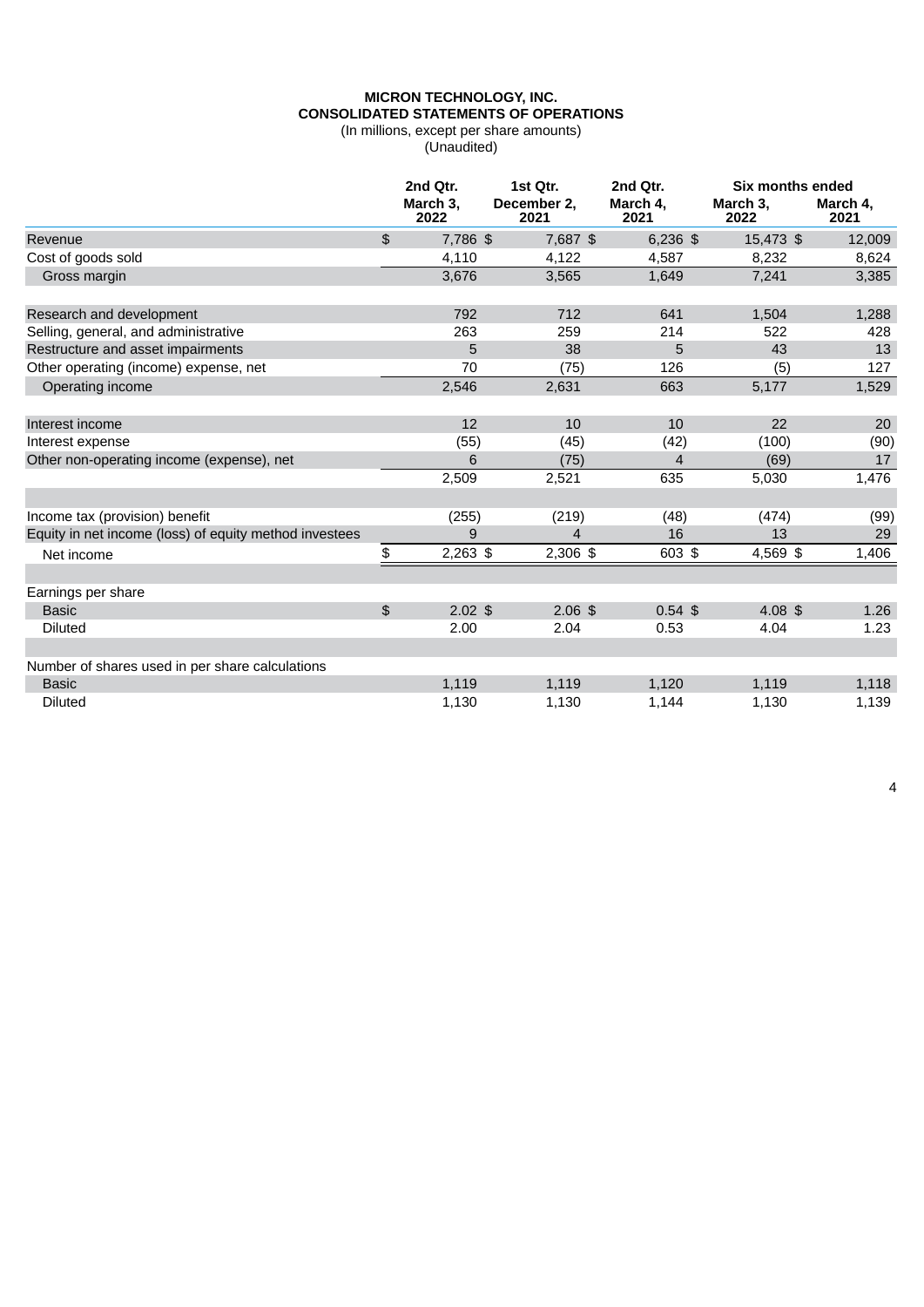## **MICRON TECHNOLOGY, INC. CONSOLIDATED BALANCE SHEETS** (In millions) (Unaudited)

| As of                                         | March 3,<br>2022 | December 2,<br>2021 | September 2,<br>2021 |
|-----------------------------------------------|------------------|---------------------|----------------------|
| <b>Assets</b>                                 |                  |                     |                      |
| \$<br>Cash and equivalents                    | $9.116$ \$       | 8,680 \$            | 7,763                |
| Short-term investments                        | 1,006            | 900                 | 870                  |
| Receivables                                   | 5,384            | 5,250               | 5,311                |
| Inventories                                   | 5,383            | 4,827               | 4,487                |
| Assets held for sale                          | 13               | 13                  | 974                  |
| Other current assets                          | 600              | 521                 | 502                  |
| Total current assets                          | 21,502           | 20,191              | 19,907               |
| Long-term marketable investments              | 1.717            | 1.817               | 1,765                |
| Property, plant, and equipment                | 36,171           | 35,155              | 33,213               |
| Operating lease right-of-use assets           | 587              | 574                 | 551                  |
| Intangible assets                             | 414              | 347                 | 349                  |
| Deferred tax assets                           | 762              | 746                 | 782                  |
| Goodwill                                      | 1,228            | 1,228               | 1,228                |
| Other noncurrent assets                       | 1,315            | 1,188               | 1.054                |
| \$<br><b>Total assets</b>                     | 63,696 \$        | 61,246 \$           | 58,849               |
| <b>Liabilities and equity</b>                 |                  |                     |                      |
| Accounts payable and accrued expenses<br>\$   | $5,650$ \$       | 5,470 \$            | 5,325                |
| Current debt                                  | 123              | 118                 | 155                  |
| Other current liabilities                     | 1,145            | 924                 | 944                  |
| <b>Total current liabilities</b>              | 6,918            | 6,512               | 6,424                |
| Long-term debt                                | 6,953            | 6,904               | 6,621                |
| Noncurrent operating lease liabilities        | 535              | 523                 | 504                  |
| Noncurrent unearned government incentives     | 704              | 767                 | 808                  |
| Other noncurrent liabilities                  | 741              | 632                 | 559                  |
| <b>Total liabilities</b>                      | 15,851           | 15,338              | 14,916               |
| Commitments and contingencies                 |                  |                     |                      |
| Shareholders' equity                          |                  |                     |                      |
| Common stock                                  | 122              | 122                 | 122                  |
| Additional capital                            | 9,816            | 9,564               | 9,453                |
| Retained earnings                             | 43,407           | 41,267              | 39,051               |
| <b>Treasury stock</b>                         | (5, 362)         | (4,954)             | (4,695)              |
| Accumulated other comprehensive income (loss) | (138)            | (91)                | 2                    |
| <b>Total equity</b>                           | 47,845           | 45,908              | 43,933               |
| \$<br>Total liabilities and equity            | 63,696 \$        | 61,246 \$           | 58,849               |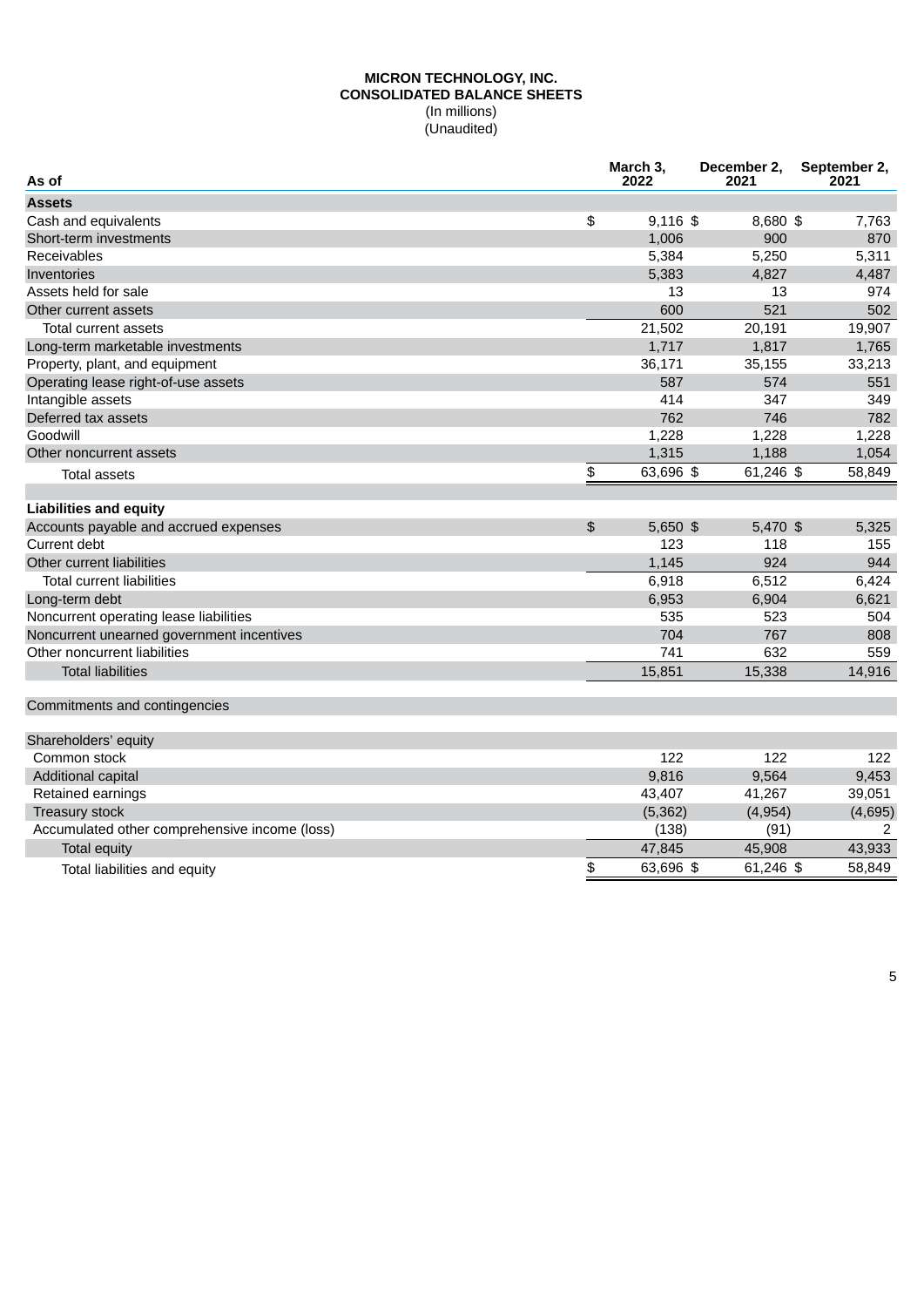### **MICRON TECHNOLOGY, INC. CONSOLIDATED STATEMENTS OF CASH FLOWS** (In millions) (Unaudited)

| Six months ended                                                                            | March 3,<br>2022 | March 4,<br>2021         |
|---------------------------------------------------------------------------------------------|------------------|--------------------------|
| Cash flows from operating activities                                                        |                  |                          |
| Net income                                                                                  | \$<br>4,569 \$   | 1,406                    |
| Adjustments to reconcile net income to net cash provided by operating activities            |                  |                          |
| Depreciation expense and amortization of intangible assets                                  | 3,413            | 3,036                    |
| Stock-based compensation                                                                    | 247              | 189                      |
| (Gain) loss on debt repurchases and conversions                                             | 83               |                          |
| Change in operating assets and liabilities                                                  |                  |                          |
| Receivables                                                                                 | (44)             | 533                      |
| Inventories                                                                                 | (900)            | 629                      |
| Accounts payable and accrued expenses                                                       | 107              | (777)                    |
| Other                                                                                       | 91               | 8                        |
| Net cash provided by operating activities                                                   | 7,566            | 5,024                    |
|                                                                                             |                  |                          |
| Cash flows from investing activities                                                        |                  |                          |
| Expenditures for property, plant, and equipment                                             | (5,876)          | (5,756)                  |
| Purchases of available-for-sale securities                                                  | (922)            | (1, 349)                 |
| Proceeds from sale of Lehi, Utah fab                                                        | 893              |                          |
| Proceeds from maturities of available-for-sale securities                                   | 631              | 746                      |
| Proceeds from sales of available-for-sale securities                                        | 172              | 178                      |
| Proceeds from government incentives                                                         | 66               | 176                      |
| Other                                                                                       | (140)            | 31                       |
| Net cash provided by (used for) investing activities                                        | (5, 176)         | (5, 974)                 |
|                                                                                             |                  |                          |
| Cash flows from financing activities                                                        |                  |                          |
| Repayments of debt                                                                          | (1,981)          | (103)                    |
| Repurchases of common stock - repurchase program                                            | (667)            |                          |
| Payments of dividends to shareholders                                                       | (224)            | $\overline{\phantom{0}}$ |
| Repurchases of common stock - withholdings on employee equity awards                        | (112)            | (78)                     |
| Payments on equipment purchase contracts                                                    | (105)            | (123)                    |
| Proceeds from issuance of debt                                                              | 2,000            |                          |
| Other                                                                                       | 110              | 95                       |
| Net cash provided by (used for) financing activities                                        | (979)            | (209)                    |
|                                                                                             |                  |                          |
| Effect of changes in currency exchange rates on cash, cash equivalents, and restricted cash | (16)             | 43                       |
|                                                                                             |                  |                          |
| Net increase (decrease) in cash, cash equivalents, and restricted cash                      | 1,395            | (1, 116)                 |
| Cash, cash equivalents, and restricted cash at beginning of period                          | 7,829            | 7,690                    |
| Cash, cash equivalents, and restricted cash at end of period                                | \$<br>$9,224$ \$ | 6,574                    |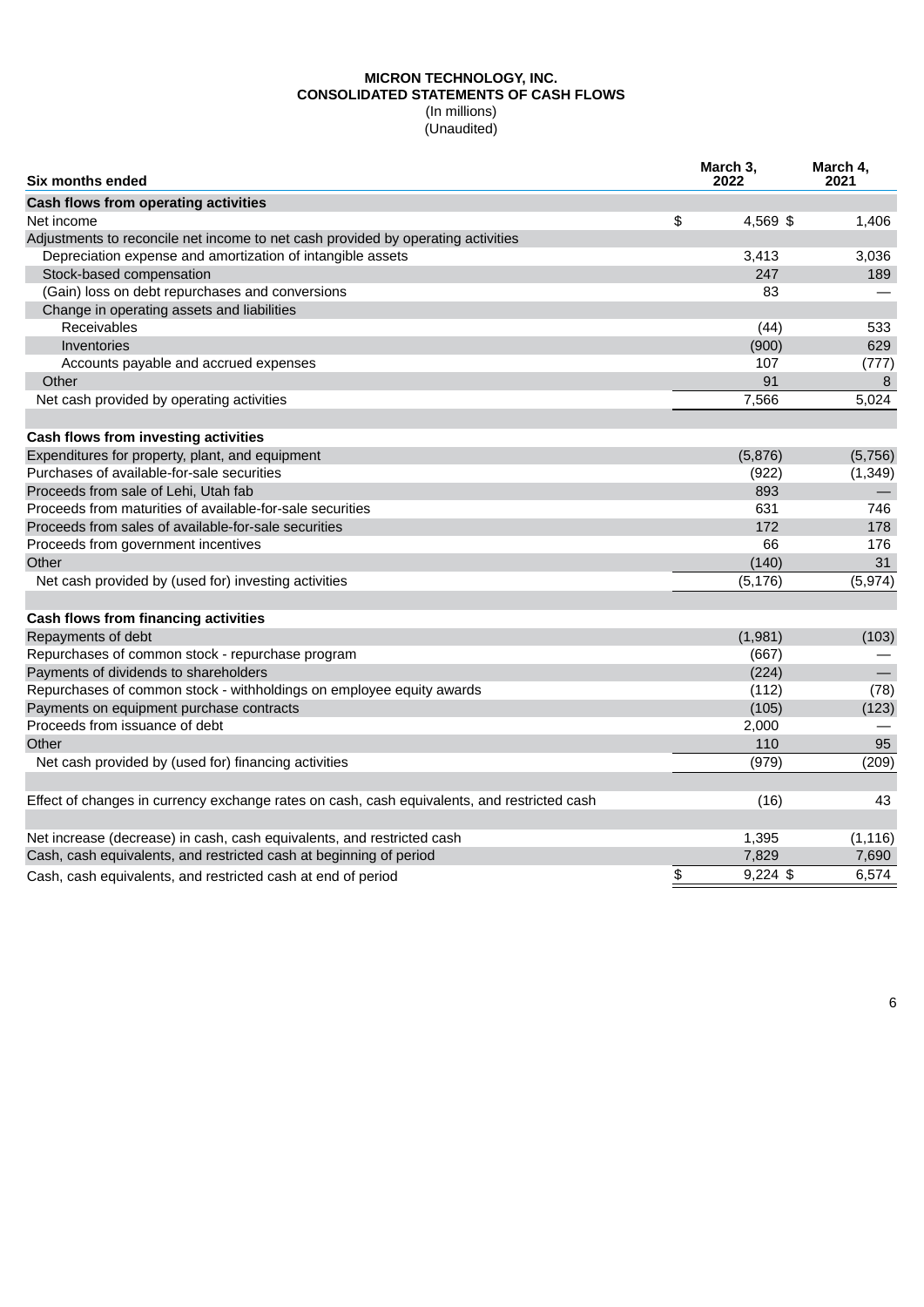#### **MICRON TECHNOLOGY, INC. NOTES** (Unaudited)

#### **Lehi, Utah Fab and 3D XPoint**

In the second quarter of 2021, we updated our portfolio strategy to further strengthen our focus on memory and storage innovations for the data center market. In connection therewith, we determined that there was insufficient market validation to justify the ongoing investments required to commercialize 3D XPoint at scale. Accordingly, we ceased development of 3D XPoint technology and engaged in discussions with potential buyers for the sale of our facility located in Lehi that was dedicated to 3D XPoint production. As a result, we classified the property, plant, and equipment as held for sale and ceased depreciating the assets. On June 30, 2021, we announced a definitive agreement to sell our Lehi facility to Texas Instruments Incorporated ("TI") and closed the sale on October 22, 2021.

In the first quarter of 2022, we received \$893 million from TI for the sale of the Lehi facility and disposed of \$918 million of net assets, consisting primarily of property, plant, and equipment of \$921 million; \$55 million of other assets, consisting primarily of a receivable for reimbursement of property taxes, equipment spare parts, and raw materials; and \$58 million of liabilities, consisting primarily of a finance lease obligation. As a result of the disposition of the Lehi facility, we recognized a loss of \$23 million included in restructure and asset impairments in the first quarter of 2022.

In the third quarter of 2021, we recognized a charge of \$435 million included in restructure and asset impairments in connection with the definitive agreement with TI (and a tax benefit of \$104 million included in income tax (provision) benefit) to write down the assets held for sale to the expected consideration, net of estimated selling costs. In the second quarter of 2021, we also recognized a charge of \$49 million in cost of goods sold to write down 3D XPoint inventory in connection with our decision to cease further development of this technology.

#### **Debt Activity**

On November 1, 2021, we issued in a public offering \$1.00 billion in principal amount of 2.703% senior notes due 2032 (green bonds), \$500 million in principal amount of 3.366% senior notes due 2041, and \$500 million in principal amount of 3.477% senior notes due 2051, and received aggregate net proceeds of \$1.99 billion.

On November 17, 2021, we redeemed \$1.25 billion in principal amount of our 2.497% senior notes due 2023 and \$600 million in principal amount of our 4.640% senior notes due 2024 for \$1.93 billion in cash and recognized a non-operating loss of \$83 million.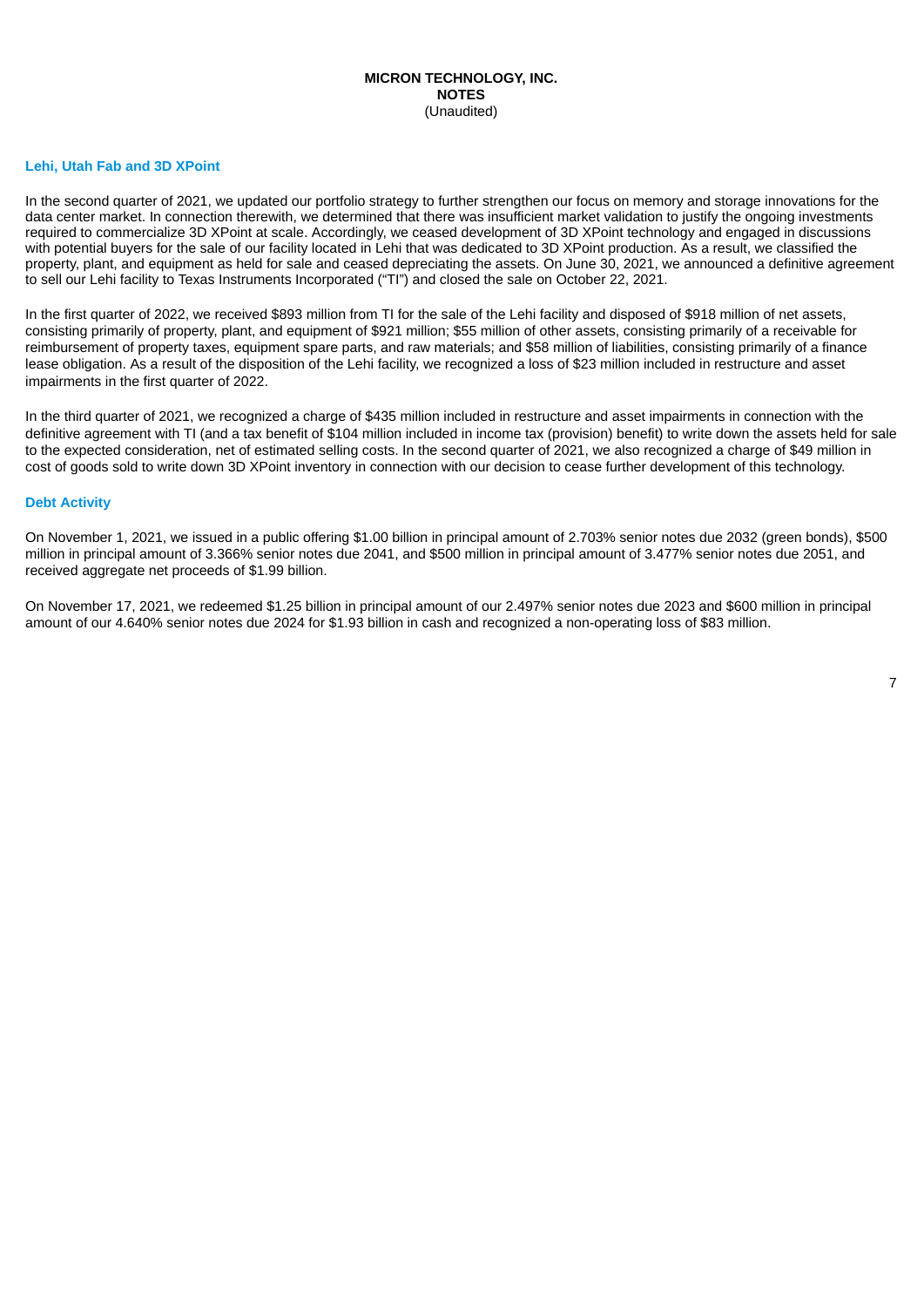## **MICRON TECHNOLOGY, INC. RECONCILIATION OF GAAP TO NON-GAAP MEASURES** (In millions, except per share amounts)

|                                                               |                      | 2nd Qtr.<br>March 3,<br>2022 | 1st Qtr.<br>December 2,<br>2021 | 2nd Qtr.<br>March 4,<br>2021 |
|---------------------------------------------------------------|----------------------|------------------------------|---------------------------------|------------------------------|
| <b>GAAP gross margin</b>                                      | $\frac{1}{2}$        | $3,676$ \$                   | $3,565$ \$                      | 1,649                        |
| Stock-based compensation                                      |                      | 44                           | 43                              | 57                           |
| Inventory accounting policy change to FIFO                    |                      |                              |                                 | 133                          |
| Change in inventory cost absorption                           |                      |                              |                                 | 160                          |
| 3D XPoint inventory write-down                                |                      |                              |                                 | 49                           |
| Other                                                         |                      | 4                            | 8                               | 6                            |
| Non-GAAP gross margin                                         | $\pmb{\mathfrak{P}}$ | $3,724$ \$                   | $3,616$ \$                      | 2,054                        |
| <b>GAAP operating expenses</b>                                | $\frac{2}{3}$        | $1,130$ \$                   | 934 \$                          | 986                          |
| Stock-based compensation                                      |                      | (75)                         | (73)                            | (55)                         |
| Patent license charges                                        |                      |                              |                                 | (128)                        |
| Restructure and asset impairments                             |                      | (5)                          | (38)                            | (5)                          |
| Other                                                         |                      | (76)                         | 68                              | (1)                          |
| <b>Non-GAAP operating expenses</b>                            | \$                   | 974 \$                       | 891 \$                          | 797                          |
| <b>GAAP operating income</b>                                  | \$                   | 2,546 \$                     | 2,631 \$                        | 663                          |
| Stock-based compensation                                      |                      | 119                          | 116                             | 112                          |
| Inventory accounting policy change to FIFO                    |                      |                              |                                 | 133                          |
| Change in inventory cost absorption                           |                      |                              |                                 | 160                          |
| 3D XPoint inventory write-down                                |                      | —                            |                                 | 49                           |
| Patent license charges                                        |                      |                              |                                 | 128                          |
| Restructure and asset impairments                             |                      | 5                            | 38                              | 5                            |
| Other                                                         |                      | 80                           | (60)                            | $\overline{7}$               |
| <b>Non-GAAP operating income</b>                              | \$                   | 2,750 \$                     | $2,725$ \$                      | 1,257                        |
| <b>GAAP net income</b>                                        | \$                   | $2,263$ \$                   | 2,306 \$                        | 603                          |
| Stock-based compensation                                      |                      | 119                          | 116                             | 112                          |
| Inventory accounting policy change to FIFO                    |                      |                              |                                 | 133                          |
| Change in inventory cost absorption                           |                      |                              |                                 | 160                          |
| 3D XPoint inventory write-down                                |                      |                              |                                 | 49                           |
| Patent license charges                                        |                      |                              |                                 | 128                          |
| Restructure and asset impairments                             |                      | 5                            | 38                              | 5                            |
| Amortization of debt discount and other costs                 |                      | 8                            | 9                               | 8                            |
| (Gain) loss on debt repurchases and conversions               |                      |                              | 83                              |                              |
| Other                                                         |                      | 80                           | (60)                            | $\overline{7}$               |
| Estimated tax effects of above and other tax adjustments      |                      | (31)                         | (21)                            | (77)                         |
| Non-GAAP net income                                           | $\pmb{\$}$           | $2,444$ \$                   | $2,471$ \$                      | 1,128                        |
| GAAP weighted-average common shares outstanding - Diluted     |                      | 1,130                        | 1,130                           | 1,144                        |
| Adjustment for stock-based compensation                       |                      | 13                           | 11                              | 10                           |
| Non-GAAP weighted-average common shares outstanding - Diluted |                      | 1,143                        | 1,141                           | 1,154                        |
| <b>GAAP diluted earnings per share</b>                        | $\frac{1}{2}$        | $2.00$ \$                    | $2.04$ \$                       | 0.53                         |
| Effects of the above adjustments                              |                      | 0.14                         | 0.12                            | 0.45                         |
| Non-GAAP diluted earnings per share                           | $\, \, \$$           | $2.14$ \$                    | $2.16$ \$                       | 0.98                         |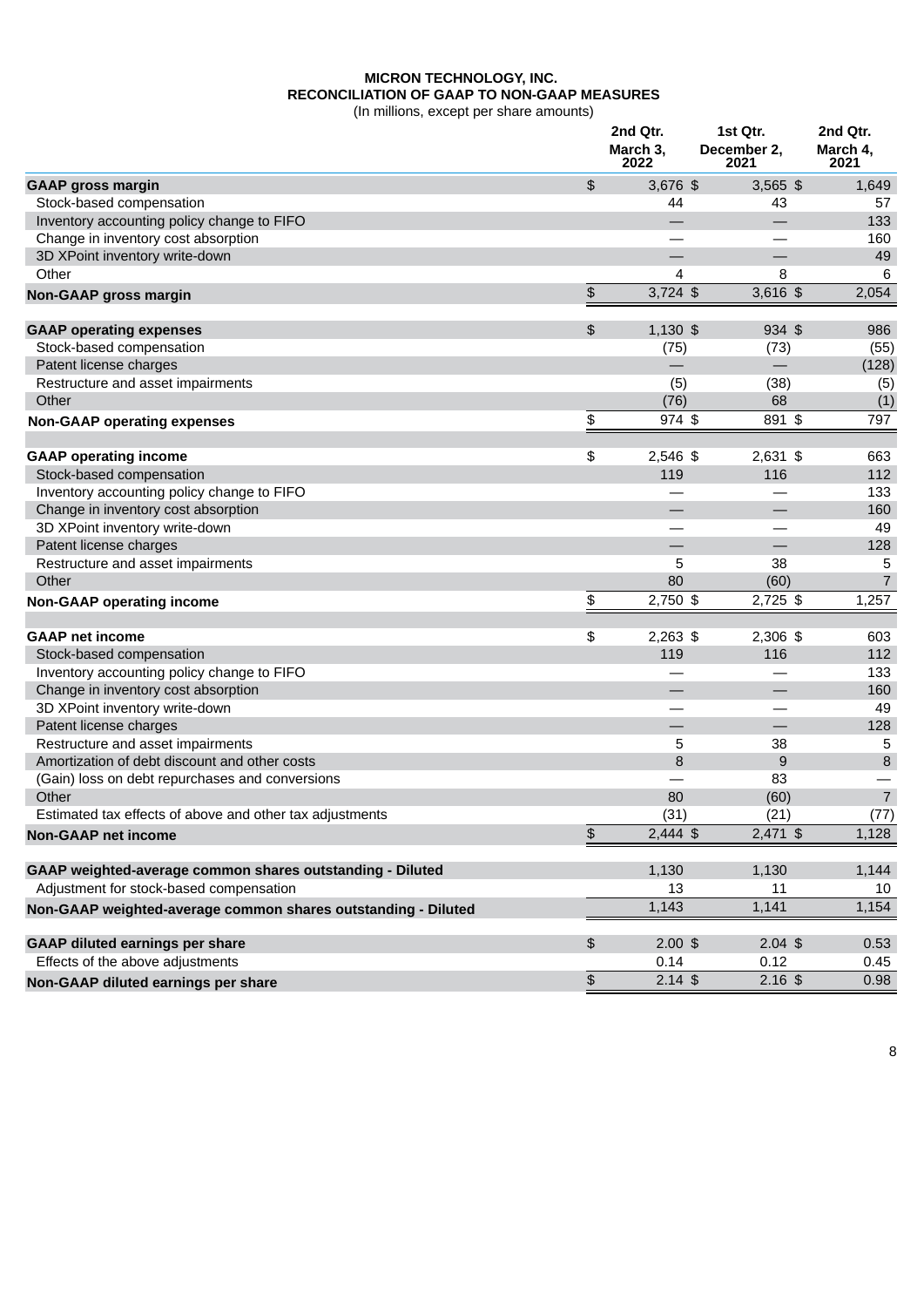## **RECONCILIATION OF GAAP TO NON-GAAP MEASURES, Continued**

|                                                       | 2nd Otr.<br>March 3,<br>2022 | 1st Otr.<br>December 2.<br>2021 | 2nd Otr.<br>March 4,<br>2021 |
|-------------------------------------------------------|------------------------------|---------------------------------|------------------------------|
| GAAP net cash provided by operating activities        | \$<br>$3.628$ \$             | $3,938$ \$                      | 3,057                        |
|                                                       |                              |                                 |                              |
| Expenditures for property, plant, and equipment       | (2,611)                      | (3,265)                         | (3,018)                      |
| Proceeds from sales of property, plant, and equipment | 27                           | 21                              | 18                           |
| Payments on equipment purchase contracts              | (27)                         | (78)                            | (26)                         |
| Amounts funded by partners                            | 11                           | 55                              | 143                          |
| Investments in capital expenditures, net              | (2,600)                      | (3,267)                         | (2,883)                      |
| Adjusted free cash flow                               | \$<br>$1.028$ \$             | 671 \$                          | 174                          |

| As of                                  | March 3,<br>2022  | December 2,<br>2021 | September 2,<br>2021 |
|----------------------------------------|-------------------|---------------------|----------------------|
| Cash and short-term investments        | \$<br>$10,122$ \$ | $9,580$ \$          | 8,633                |
| Current and noncurrent restricted cash | 108               | 83                  | 66                   |
| Long-term marketable investments       | 1.717             | 1,817               | 1,765                |
| Current and long-term debt             | (7.076)           | (7.022)             | (6, 776)             |
| Net cash                               | 4.871 \$          | 4.458 \$            | 3,688                |

The tables above reconcile GAAP to non-GAAP measures of gross margin, operating expenses, operating income, net income, diluted shares, diluted earnings per share, adjusted free cash flow, and net cash. The non-GAAP adjustments above may or may not be infrequent or nonrecurring in nature, but are a result of periodic or non-core operating activities. We believe this non-GAAP information is helpful in understanding trends and in analyzing our operating results and earnings. We are providing this information to investors to assist in performing analysis of our operating results. When evaluating performance and making decisions on how to allocate our resources, management uses this non-GAAP information and believes investors should have access to similar data when making their investment decisions. We believe these non-GAAP financial measures increase transparency by providing investors with useful supplemental information about the financial performance of our business, enabling enhanced comparison of our operating results between periods and with peer companies. The presentation of these adjusted amounts varies from amounts presented in accordance with U.S. GAAP and therefore may not be comparable to amounts reported by other companies. Our management excludes the following items in analyzing our operating results and understanding trends in our earnings:

- Stock-based compensation:
- Flow-through of business acquisition-related inventory adjustments;
- Acquisition-related costs;
- Employee severance;
- Gains and losses from settlements and patent license charges;
- Restructure and asset impairments;
- Amortization of debt discount and other costs;
- Gains and losses from debt repurchases and conversions;
- Gains and losses from business acquisition activities;
- Initial impact of inventory accounting policy change to FIFO and change in inventory cost absorption in the second quarter of 2021; and
- The estimated tax effects of above, non-cash changes in net deferred income taxes, assessments of tax exposures, certain tax matters related to prior fiscal periods, and significant changes in tax law.

Non-GAAP diluted shares are adjusted for the impact of additional shares resulting from the exclusion of stock-based compensation from non-GAAP income.